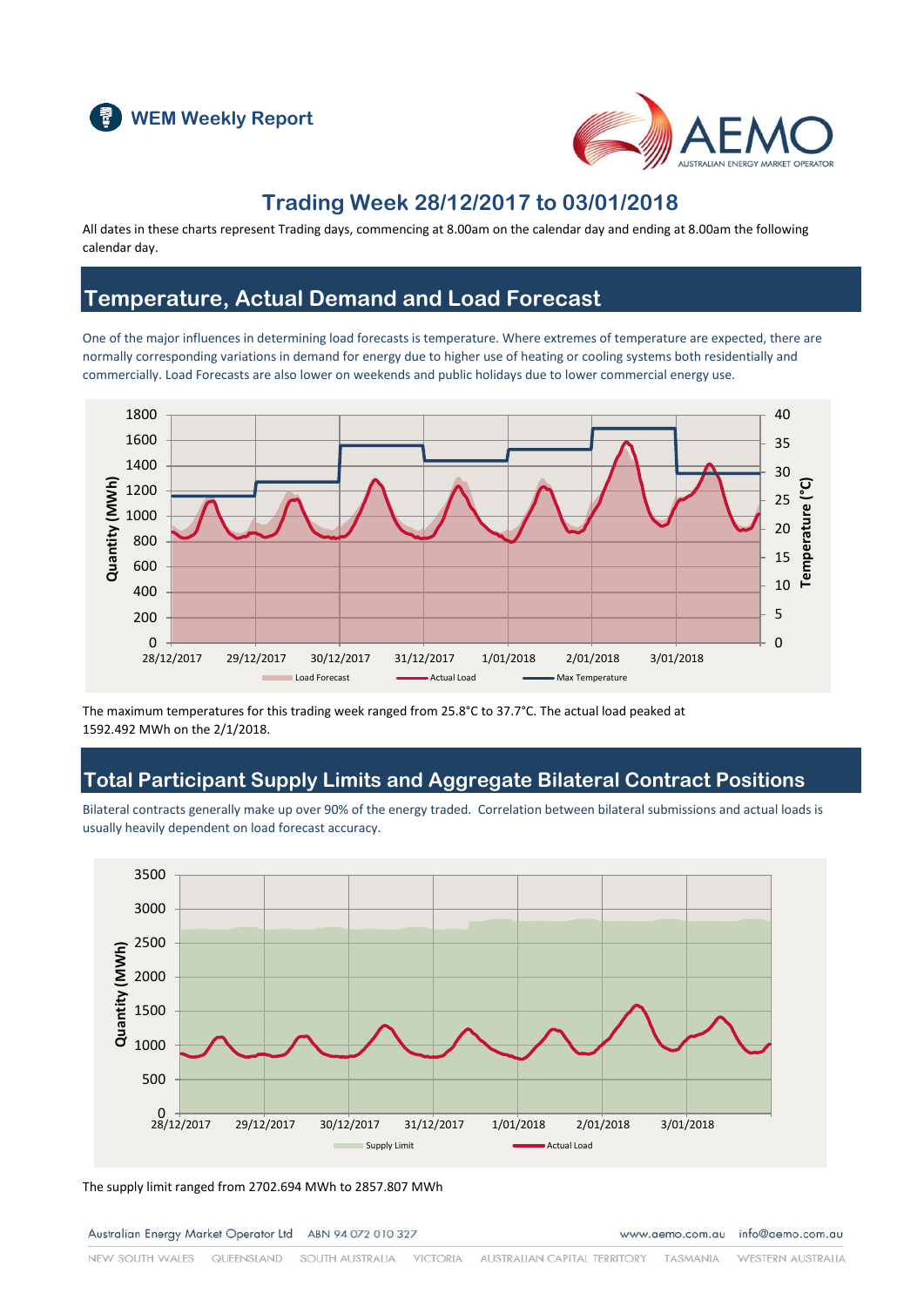#### **Net Balancing Market Trades**

Bilateral contracts and STEM trading are generally based on the forecast energy requirements of Participants. When the forecast requirements are higher or lower than the actual requirements for a day, this Market energy must be bought and sold in the balancing mechanism. This graph shows the estimated net balancing trades.



The majority of the balancing activity this week occurred within Balancing Demand. The maximum balancing demand for the week reached 231.506 MWh on the 30/12/2017. The maximum balancing supply for the week reached -184.607 MWh on the 1/1/2012.

# **Total Traded Energy**

This chart represents a comparison between the total net energy that is traded in Bilateral Contracts, the STEM and the balancing mechanism. Balancing Supply represents cases in which the total contract position is greater than the demand and customers must supply energy back to balancing. Balancing Demand represents cases in which the total contract position is less than the demand and customers must purchase energy from balancing.



Total balancing supply equalled -7242.827 MWh whereas total balancing demand equalled 17901.247 MWh. The Total STEM Traded quantity was 12384.695 MWh, with the STEM Clearing Quantity ranging between 5.2 MWh and 111.632 MWh.

www.aemo.com.au info@aemo.com.au